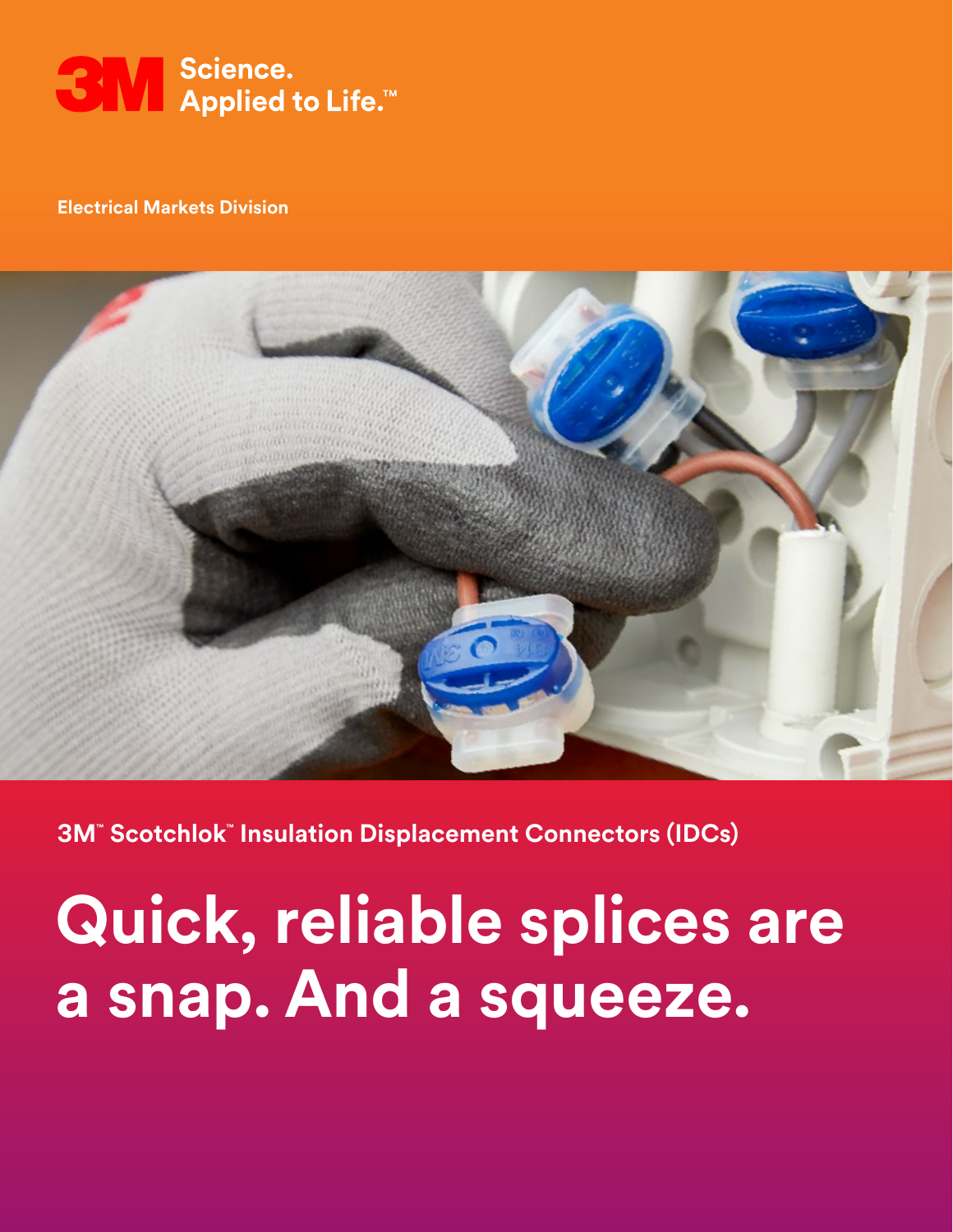# **Proven splicing technology designed for your specific applications.**

Some 50 years after 3M introduced the industry's original insulation displacement connector, 3M™ Scotchlok™ Insulation Displacement Connectors (IDCs) still offer the quick installation and reliability that electricians and contractors demand. Scotchlok IDCs also incorporate a full wire range capability, an increased port size that accommodates up to 0.190" (4.82mm) insulation sizes, double "U" elements and a solvent-resistant plastic construction. Choose from 20 different Scotchlok IDCs to meet a variety of uses, including fluorescent ballast installation and replacement, fixture and appliance wiring, automotive and marine wiring and control circuit wiring.

## **No stripping. No twisting. Just a snap and squeeze and done.**

Scotchlok IDCs are easy to use and can help save time—to install one, just squeeze—no stripping or twisting. Our unique "U" contact provides a dependable electrical connection.



- Many Scotchlok IDCs are either UL-Listed (file No. E23458) or CSA-Certified (file No. LR 15503).
- UL Listed and CSA Certified products have a voltage rating of 600V maximum for building wire, 1000V maximum for signs or lighting fixtures (luminaries).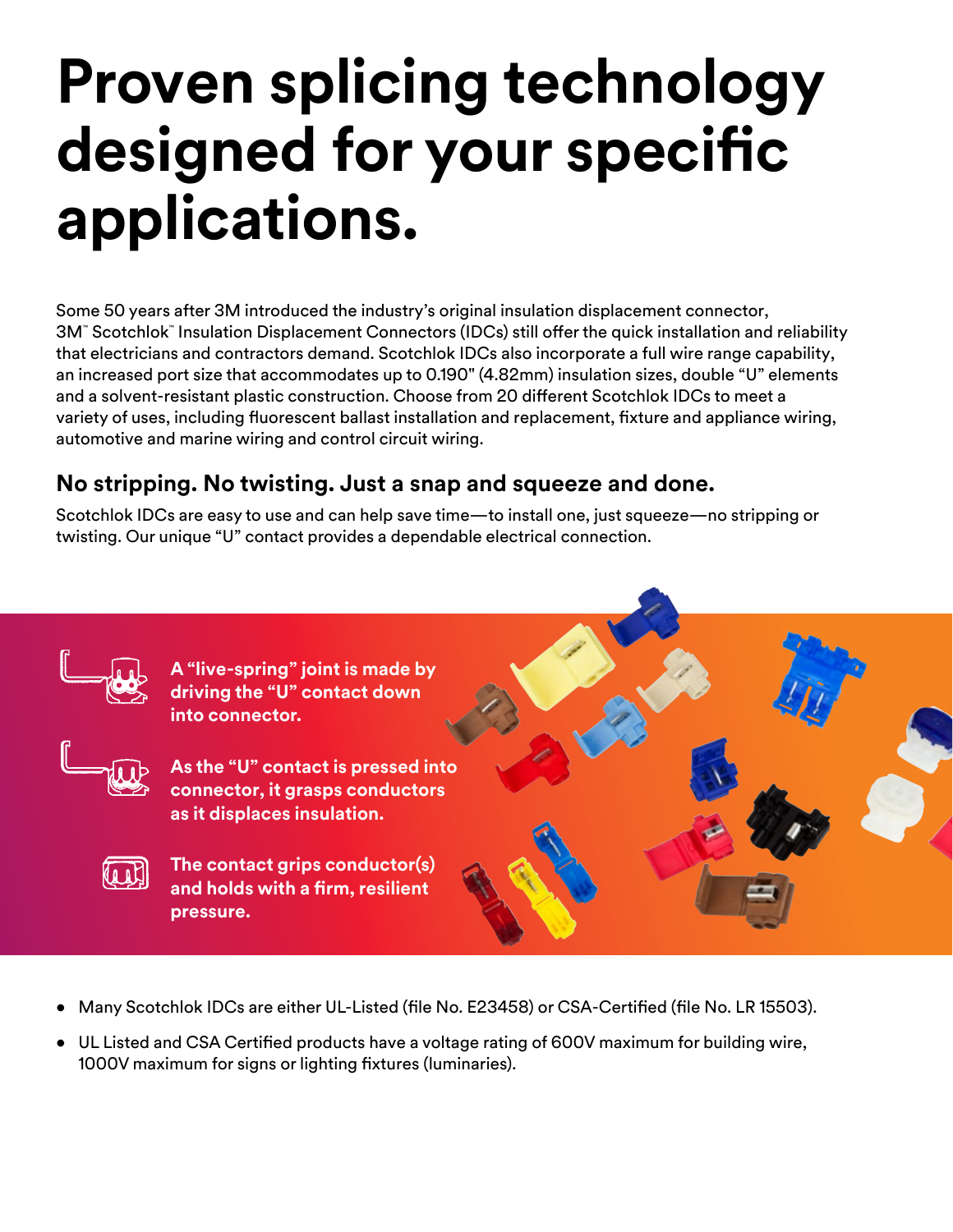#### **3M™ Scotchlok™ Insulation Displacement Connectors (IDCs) for Electrical Applications**

| <b>Connector</b> |  | <b>Type</b><br><b>Connector</b> | <b>Special</b><br><b>Features</b>                            | <b>Maximum</b><br><b>Insulation</b>                                | AWG (mm <sup>2</sup> )<br><b>Wire Range</b>                                         | <b>Operating</b><br><b>Temperature</b> | <b>UL or CSA</b><br>Certified |      |                      |
|------------------|--|---------------------------------|--------------------------------------------------------------|--------------------------------------------------------------------|-------------------------------------------------------------------------------------|----------------------------------------|-------------------------------|------|----------------------|
| $314*$           |  |                                 | Moisture Resistant<br>Seal, Flame<br>Retardant               | $0.155$ " (3,94 mm)                                                | 22-14 (0,5-1,5)                                                                     | 105°C (221°F)                          | <u>yr</u>                     | (SP) | $\sqrt{\frac{2}{5}}$ |
| 314U*            |  | 井                               | Dry Environment<br>Applications<br><b>Flame Retardant</b>    | $0.155"$ (3,94 mm)                                                 | $22-14(0,5-1,5)$                                                                    | 105°C (221°F)                          | (ÅL)                          | (SP  | <b>ANDER OF</b>      |
| 316IR            |  | 茸                               | Moisture Resistant<br>Applications                           | $0.155"$ (3,94 mm)                                                 | 22-16 (0,5-1,5)                                                                     | 105°C (221°F)                          | (AL                           |      | MOT IN USA           |
| 557*             |  | ヰ                               | Dual Element<br>Connection<br><b>Flame Retardant</b>         | $0.120$ " (3,05 mm)                                                | 22-16 (0,5-1,5)                                                                     | 105°C (221°F)                          | ŲL                            | GP.  | <b>AGE IN USA</b>    |
| 558*             |  | $\pm$                           | <b>Flame Retardant</b>                                       | 0.120" (3,05 mm)                                                   | 22-16 (0,5-1,5)                                                                     | 105°C (221°F)                          | ŲL                            | (SP  | $\sqrt{2}$           |
| 560              |  |                                 | Flame Retardant                                              | $0.145$ " (3,68 mm)                                                | 18-16 (0,75-1,5)<br>Solid/Stranded<br>14 Stranded                                   | 105°C (221°F)                          | ųL                            | Œ    | <b>AND IN USA</b>    |
| 560B             |  |                                 | Run & Tap Splicing<br>Flame Retardant                        | $0.145$ " (3,68 mm)                                                | 18-16 (0,75-1,5)<br>Solid/Stranded<br>14 Stranded                                   | 105°C (221°F)                          | VL)                           |      | <b>IADE IN USA</b>   |
| 560N             |  | ╪╪╤                             | <b>Flame Retardant</b>                                       | $0.145$ " (3,68 mm)                                                | 18-16 (0,75-1,5)<br>Solid/Stranded<br>14 Stranded                                   | 105°C (221°F)                          | ųL                            | Œ    | <b>ANDER TO SAT</b>  |
| 562              |  |                                 | Run & Tap Splicing<br>Flame Retardant                        | $0.190$ " (4,82 mm)                                                | $12-10(3,0-4,0)$<br>Solid/Stranded<br>10 Stranded                                   | 90°C (194°F)                           | (jL                           |      | ADE IN USA           |
| 564              |  | ╪╪╤                             | Dry Environment<br>Applications                              | $0.145$ " (3,68 mm)                                                | 18-14 (0,75-1,5)                                                                    | 90°C (194°F)                           |                               |      | <b>ADE IN USA</b>    |
| 567              |  |                                 | Dual Element<br>Connection<br>Flame Retardant                | 0.145" (3,68 mm) Tap<br>0.190" (4,82 mm) Run                       | 18-14 (0,75-1,5) Tap<br>12-10 (3,0-4,0) Run                                         | 105°C (221°F)                          | ñΓ                            | Œ    | MADE IN USA          |
| 804              |  | $\mathsf{I}$                    | Moisture Resistant<br>Applications<br><b>Flame Retardant</b> | $0.145$ " (3,68 mm)                                                | 18-16 (0,75-1,5)<br>Solid/Stranded<br>14 Stranded                                   | 75°C (167°F)                           | ŲL,                           |      | ADE IN USA           |
| 901              |  |                                 | <b>Disconnect</b>                                            | $0.145$ " (3,68 mm)                                                | 18-14 (0,75-1,5)                                                                    | 90°C (194°F)                           |                               |      | $\frac{1}{2}$        |
| 905              |  |                                 | Low Voltage<br>(Automotive)<br>Applications                  | 0.110" (2,79 mm) Tap<br>0.145" (3,68 mm) Run                       | 22-18 (0,5-1,0) Tap<br>18-14 (0,75-1,5) Run                                         | 90°C (194°F)                           |                               |      | <b>AGE IN USA</b>    |
| 951              |  |                                 | <b>T-Tap Disconnect</b><br><b>Flame Retardant</b>            | $0.150"$ (3,81 mm)                                                 | 22-18 (0,5-1,0)                                                                     | 105°C (221°)                           | (IL)                          | E    |                      |
| 952              |  |                                 | <b>T-Tap Disconnect</b><br>Flame Retardant                   | 0.150" (3,81 mm)                                                   | 18-14 (0,75-1,5)                                                                    | 105°C (221°)                           | (IL)                          | E    |                      |
| 953              |  |                                 | <b>T-Tap Disconnect</b><br>Flame Retardant                   | 0.150" (3,81 mm)                                                   | 12(3,0)                                                                             | 105°C (221°)                           | ÄΓ,                           | E€   |                      |
| 972-A            |  |                                 | Fuse Holder                                                  | $0.150"$ (3,81 mm)                                                 | 18-14 (0,75-1,5)                                                                    | 105°C (221°F)                          |                               |      |                      |
| <b>MGC</b>       |  |                                 | Moisture Guard<br>Applications                               | 0.210" (5,33 mm)<br>Outer Port<br>$0.150"$ (3.81 mm)<br>Inner Port | Outer Ports: 12str. 14-16<br>sol/str (2,5-1,0) Inner<br>Port: sol/str, 20 str (0,5) | 105°C (221°F)                          | (JL                           |      | $\widehat{M}$        |

\*Also tested in accordance with UL Standard for Portable Electric Lamps, UL 153 paragraph 15, when housed within the body of the lamp.